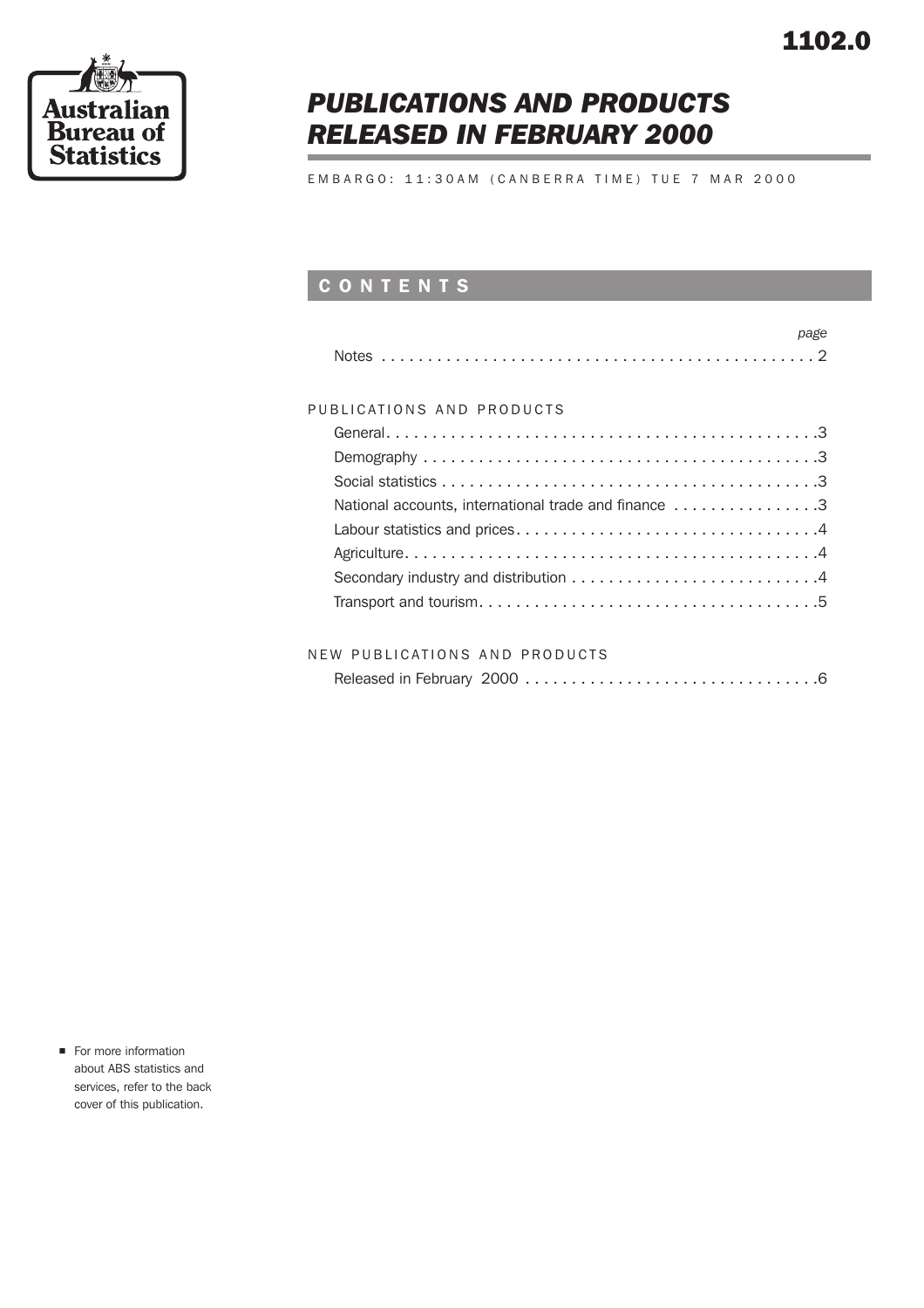### NOTES

| FORTHCOMING ISSUES          | <b>ISSUE</b>                                                                                                                                                                                                                                                                                                                                                                                         | <b>RELEASE DATE</b>                                                                                                                                       |  |
|-----------------------------|------------------------------------------------------------------------------------------------------------------------------------------------------------------------------------------------------------------------------------------------------------------------------------------------------------------------------------------------------------------------------------------------------|-----------------------------------------------------------------------------------------------------------------------------------------------------------|--|
|                             | March 2000<br>April 2000<br><b>May 2000</b><br><b>June 2000</b><br><b>July 2000</b><br>August 2000                                                                                                                                                                                                                                                                                                   | 7 April 2000<br>5 May 2000<br>7 June 2000<br>7 July 2000<br>7 August 2000<br>7 September 2000                                                             |  |
| ABOUT THIS PUBLICATION      | This publication is issued each month as a supplement to the annual<br>Catalogue of Publications and Products (Cat. no. 1101.0), which lists<br>current Australian Bureau of Statistics (ABS) publications and products<br>and gives brief descriptions (abstracts) of their contents.                                                                                                               |                                                                                                                                                           |  |
|                             | A brief description of the contents of, changes to, and other information<br>of interest about new publications and products appears at the back of<br>this publication.                                                                                                                                                                                                                             |                                                                                                                                                           |  |
|                             | In addition, a Release Advice (Cat. no. 1105.0) is issued each Tuesday<br>and expected releases on the following four days. The information                                                                                                                                                                                                                                                          | and Friday listing publications and products released on the day of issue<br>is also available daily on the ABS Internet service (http://www.abs.gov.au). |  |
| PUBLICATION PRICES          | Prices include postage both within Australia and overseas.                                                                                                                                                                                                                                                                                                                                           |                                                                                                                                                           |  |
| <b>SUBSCRIPTION SERVICE</b> | Clients who wish to receive publications and products on a regular<br>basis may use the ABS Subscription Service.<br>Clients who already use this service and who wish to change their<br>requirements should quote their client identification number when<br>contacting the ABS. The number is shown at the top left hand corner<br>of the address label used to dispatch publications to clients. |                                                                                                                                                           |  |
|                             |                                                                                                                                                                                                                                                                                                                                                                                                      |                                                                                                                                                           |  |
|                             | When due, renewal notices are sent to all subscribers. Payments are<br>required in advance and should accompany renewal notices<br>returned to the ABS.                                                                                                                                                                                                                                              |                                                                                                                                                           |  |
| <b>INQUIRIES</b>            | For information about ABS statistics and services, please refer to the<br>back of this publication.                                                                                                                                                                                                                                                                                                  |                                                                                                                                                           |  |

T.J Skinner Acting Australian Statistician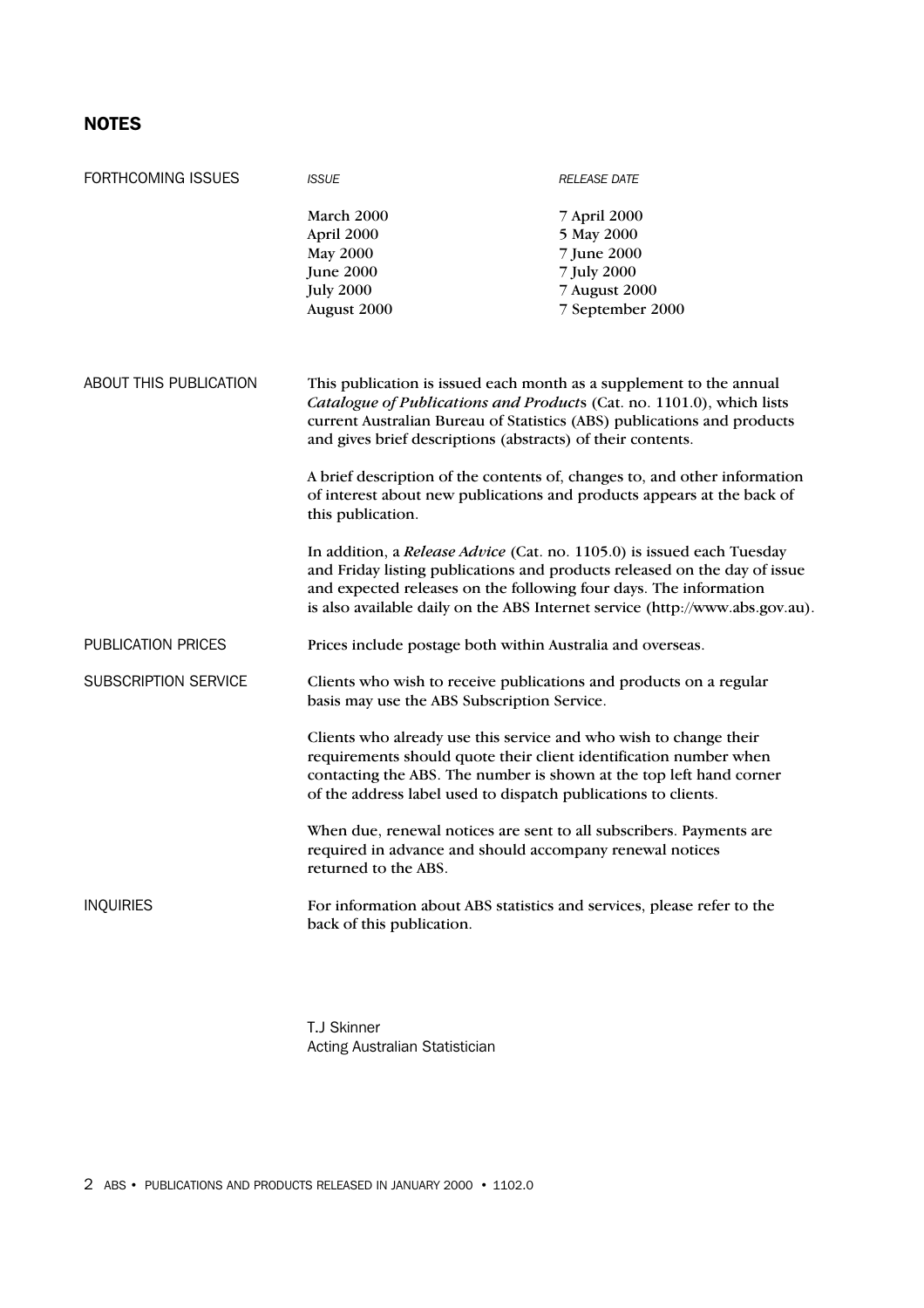*Catalogue*

#### PUBLICATIONS ISSUED IN FEBRUARY 2000

 *no. Title*

GENERAL

|                          | 1102.0        | Publications and Products Released in January 2000 (\$1.10)                                                          |
|--------------------------|---------------|----------------------------------------------------------------------------------------------------------------------|
|                          | 1105.0        | Release Advice, 1 February 2000 (\$1.00)                                                                             |
|                          | 1105.0        | Release Advice, 4 February 2000 (\$1.00)                                                                             |
|                          | 1105.0        | Release Advice, 8 February 2000 (\$1.00)                                                                             |
|                          | 1105.0        | Release Advice, 11 February 2000 (\$1.00)                                                                            |
|                          | 1105.0        | Release Advice, 15 February 2000 (\$1.00)                                                                            |
|                          | 1105.0        | Release Advice, 18 February 2000 (\$1.00)                                                                            |
|                          | 1105.0        | Release Advice, 22 February 2000 (\$1.00)                                                                            |
|                          | 1105.0        | Release Advice, 25 February 2000 (\$1.00)                                                                            |
|                          | 1105.0        | Release Advice, 29 February 2000 (\$1.00)                                                                            |
| New Issue                | 1261.0.30.001 | Historic Australian Standard Geographical Classification (ASGC)<br>Digital Boundary Files, Australia, 2000 (\$95.00) |
|                          | 1350.0        | Australian Economic Indicators, March 2000 (\$30.00)                                                                 |
|                          | 1307.1        | Economic Indicators, New South Wales, February 2000 (\$16.00)                                                        |
|                          | 1303.2        | Monthly Summary of Statistics, Victoria, January 2000 (\$16.00)                                                      |
|                          | 1304.3        | Monthly Summary of Statistics, Queensland, March 2000 (\$17.50)                                                      |
|                          | 1307.4        | South Australian Economic Indicators, February 2000 (\$17.00)                                                        |
|                          | 1305.5        | Monthly Summary of Statistics, Western Australia, February 2000 (\$17.50)                                            |
|                          | 1303.6        | Tasmanian Statistical Indicators, February 2000 (\$18.00)                                                            |
|                          | 1304.7        | Northern Territory at a Glance, 2000 (\$1.10)                                                                        |
|                          | 1303.8        | Australian Capital Territory Business Indicators, February 2000 (\$15.50)                                            |
| <b>DEMOGRAPHY</b>        |               |                                                                                                                      |
|                          |               |                                                                                                                      |
|                          | 3218.0        | Regional Population Growth, Australia, 1998-99 (\$24.00)                                                             |
|                          | 3401.0        | Overseas Arrivals and Departures, Australia, December 1999 (\$16.50)                                                 |
|                          | 3412.0        | Migration, Australia, 1998-99 (\$25.00)                                                                              |
| <b>SOCIAL STATISTICS</b> |               |                                                                                                                      |
|                          | 4103.0        | Population Survey Monitor, November 1999 (\$16.00)                                                                   |
|                          |               | NATIONAL ACCOUNTS, INTERNATIONAL TRADE AND FINANCE                                                                   |
|                          |               |                                                                                                                      |
|                          | 5368.0        | International Trade in Goods and Services, Australia, December 1999<br>$(\$16.00)$                                   |
|                          | 5368.0        | International Trade in Goods and Services, Australia, January 2000<br>$(\$16.00)$                                    |
|                          | 5422.0        | International Merchandise Trade, Australia, December Quarter 1999<br>$(\$23.00)$                                     |
|                          | 5635.0.40.001 | Cash Management Trusts, Australia: Data-Report, January 2000<br>$(\$40.00)$                                          |
|                          | 5657.0.40.001 | Common Funds, Australia, December Quarter 1999 (\$40.00)                                                             |

ABS • PUBLICATIONS AND PRODUCTS RELEASED IN JANUARY 2000 • 1102.0 3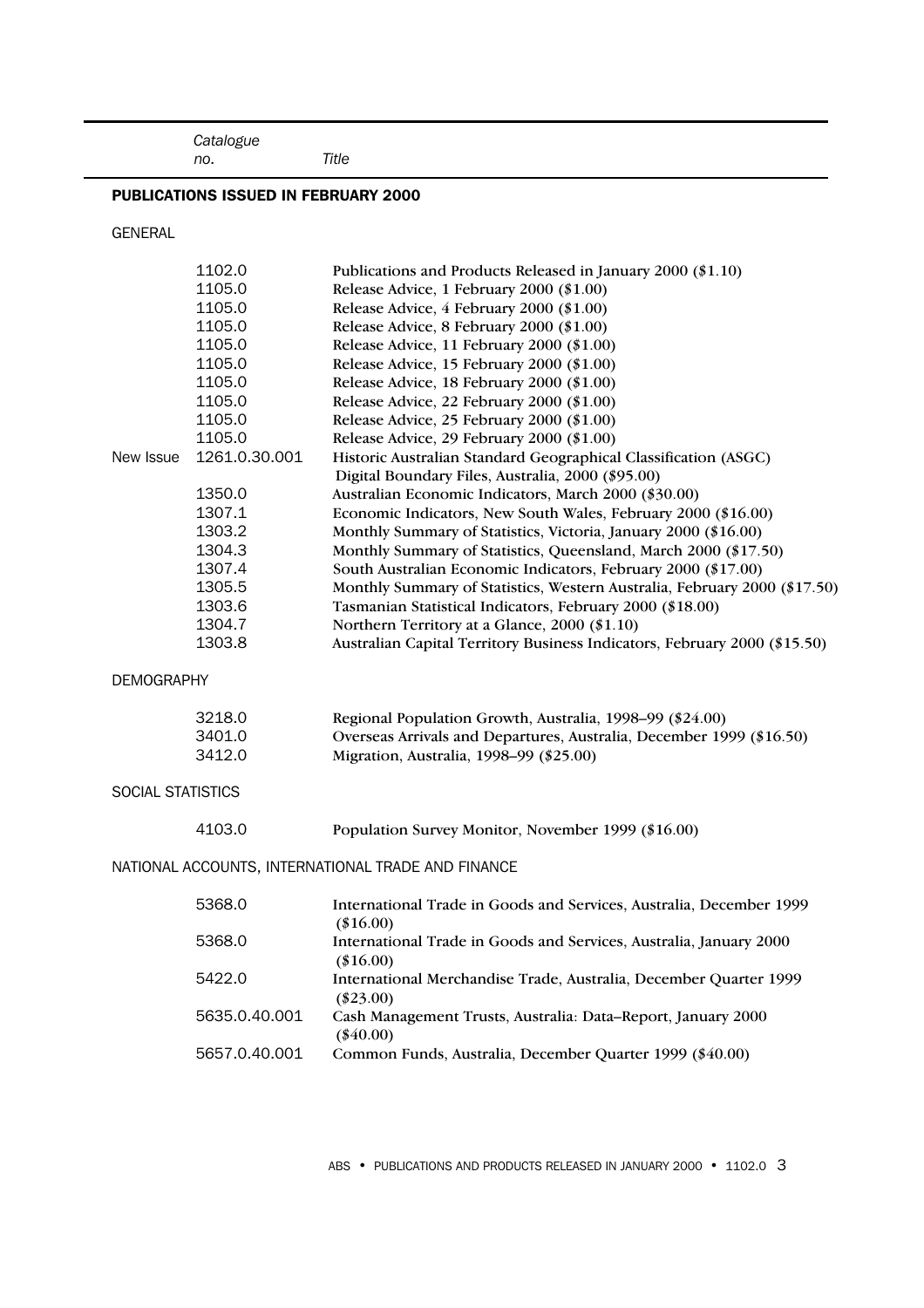|                    | Catalogue<br>no.                    | Title                                                                                                                                                   |
|--------------------|-------------------------------------|---------------------------------------------------------------------------------------------------------------------------------------------------------|
|                    |                                     | NATIONAL ACCOUNTS, INTERNATIONAL TRADE AND FINANCE (continued)                                                                                          |
|                    | 5439.0                              | International Merchandise Imports, Australia, January 2000 (\$15.00)                                                                                    |
|                    | 5609.0                              | Housing Finance for Owner Occupation, Australia, December 1999 (\$16.00)                                                                                |
|                    | 5625.0                              | Private New Capital Expenditure and Expected Expenditure, Australia,<br>December Quarter 1999 (\$16.00)                                                 |
|                    | 5629.0                              | Inventories and Sales, Selected Industries, Australia, December Quarter 1999<br>$(\$16.50)$                                                             |
|                    | 5651.0                              | Company Profits, Australia, December Quarter 1999 (\$15.50)                                                                                             |
|                    | 5654.0                              | Average Monthly Exchange Rates, January 2000 (\$40.00)                                                                                                  |
|                    | 5655.0                              | Managed Funds, Australia, December Quarter 1999 (\$16.50)                                                                                               |
|                    | 5671.0                              | Lending Finance, Australia, December 1999 (\$15.50)                                                                                                     |
|                    | <b>LABOUR STATISTICS AND PRICES</b> |                                                                                                                                                         |
|                    | 6202.0                              | Labour Force, Australia, January 2000, Preliminary (\$18.00)                                                                                            |
|                    | 6202.0.40.001                       | Labour Force, Teenage Employment and Unemployment, Australia<br>Data Report, January 2000, Preliminary (\$40.00)                                        |
|                    | 6203.0                              | Labour Force, Australia, January 2000 (\$22.00)                                                                                                         |
|                    | 6248.0                              | Wage and Salary Earners, Australia, September Quarter 1999 (\$18.00)                                                                                    |
|                    | 6271.0                              | Labour Force, Australia-Preliminary Data on Floppy Disk, January 2000<br>$(\$40.00)$                                                                    |
|                    | 6291.0.40.001                       | Labour Force, Selected Summary Tables, Australia, January 2000 (\$40.00)                                                                                |
|                    | New Issue 6293.0.00.002             | Occasional Paper: Labour Market Programs, Unemployment and Employment<br>Hazards, 1997 (\$21.00)                                                        |
|                    | 6301.0                              | Average Weekly Earnings, Australia, November 1999, Preliminary (\$15.00)                                                                                |
|                    | 6310.0                              | Employee Earnings, Benefits and Trade Union Membership, Australia, August<br>1999 (\$23.00)                                                             |
|                    | 6321.0                              | Industrial Disputes, Australia, October 1999 (\$15.50)                                                                                                  |
|                    | 6321.0                              | Industrial Disputes, Australia, November 1999 (\$15.50)                                                                                                 |
| New Issue 6359.0   |                                     | Forms of Employment, Australia, August 1998 (\$20.00)                                                                                                   |
|                    | 6403.0                              | Average Retail Prices of Selected Items, Eight Capital Cities, December Quarter<br>1999 (\$15.00)                                                       |
|                    | 6201.1                              | Labour Force, New South Wales and Australian Capital Territory, November<br>1999 (\$21.00)                                                              |
| <b>AGRICULTURE</b> |                                     |                                                                                                                                                         |
|                    | 7215.0                              | Livestock Products, Australia, December Quarter 1999 (\$17.50)                                                                                          |
|                    | 7218.0<br>7506.0                    | Livestock and Meat, Australia, December 1999 (\$15.00)<br>Agricultural Industries, Financial Statistics, Australia, 1998-99, Preliminary<br>$(\$15.50)$ |
|                    | SECONDARY INDUSTRY AND DISTRIBUTION |                                                                                                                                                         |
|                    | 8301.0                              | Manufacturing Production, Australia, December Quarter 1999 (\$15.00)                                                                                    |
|                    | 8401.0                              | Mining, Electricity and Gas Operations, Australia, 1998-99, Preliminary<br>$(\$16.00)$                                                                  |

4 ABS • PUBLICATIONS AND PRODUCTS RELEASED IN JANUARY 2000 • 1102.0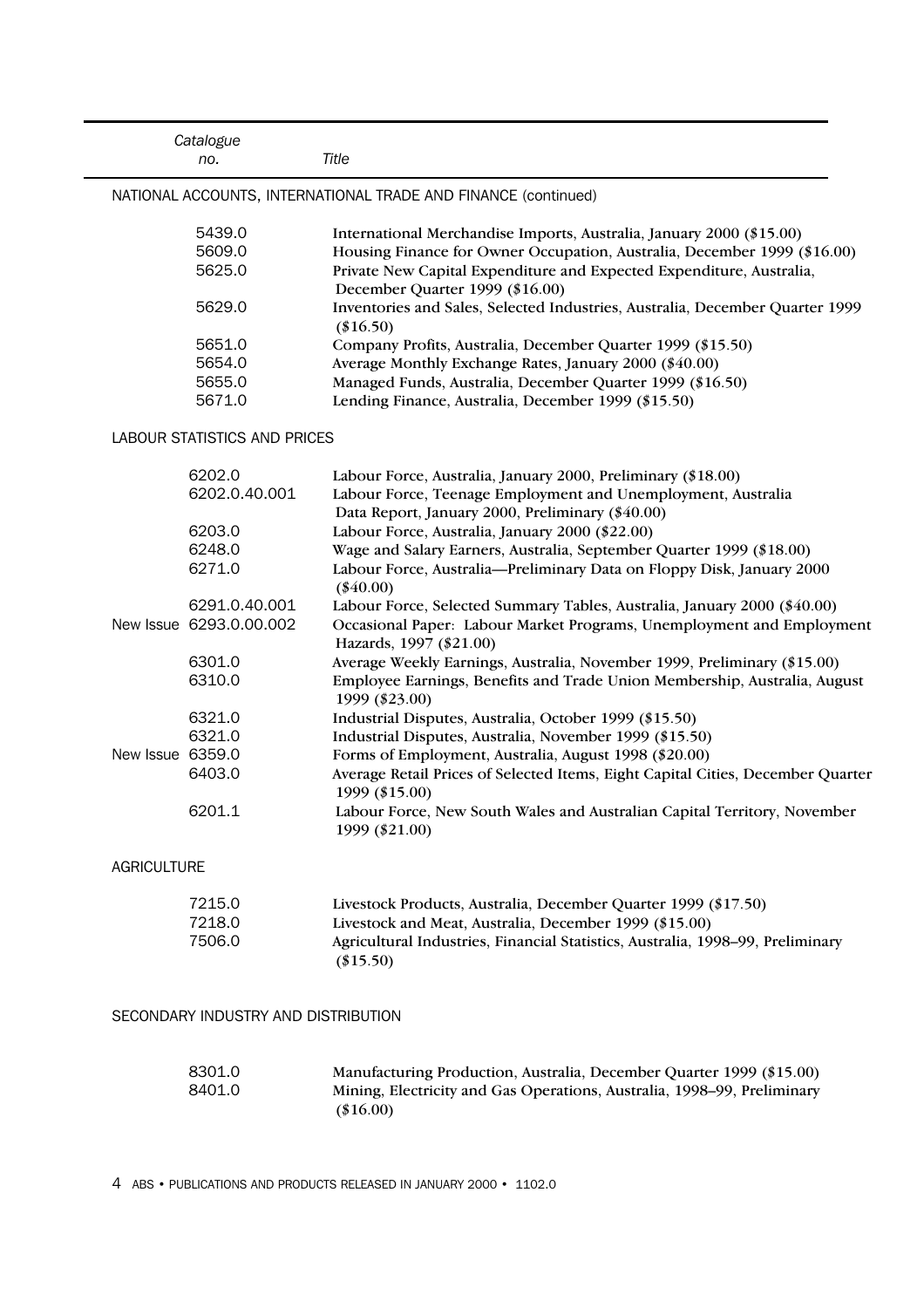| Catalogue<br>no.                                | Title                                                                                             |
|-------------------------------------------------|---------------------------------------------------------------------------------------------------|
| SECONDARY INDUSTRY AND DISTRIBUTION (continued) |                                                                                                   |
| 8501.0                                          | Retail Trade, Australia, December 1999 (\$16.50)                                                  |
| 8504.0                                          | Sales of Australian Wine and Brandy by Winemakers, December 1999 (\$15.00)                        |
| 8634.0                                          | Tourism Indicators, Australia, September Quarter 1999 (\$24.00)                                   |
| 8731.0                                          | Building Approvals, Australia, December 1999 (\$18.00)                                            |
| 8731.1                                          | Building Approvals, New South Wales and Australian Capital Territory,<br>December 1999 (\$18.00)  |
| 8731.2                                          | Building Approvals, Victoria, December 1999 (\$17.50)                                             |
| 8752.1                                          | Building Activity, New South Wales, September Quarter 1999 (\$16.50)                              |
| 8755.0                                          | Building Activity, Building Work Done, Australia, December Quarter<br>1999, Preliminary (\$15.00) |
| 8731.3                                          | Building Approvals, Queensland, December 1999 (\$17.00)                                           |
| 8731.5                                          | Building Approvals, Western Australia, December 1999 (\$17.00)                                    |
| 8731.6                                          | Building Approvals, Tasmania, December 1999 (\$16.00)                                             |
| 8731.7                                          | Building Approvals, Northern Territory, December 1999 (\$16.00)                                   |
| 8752.2                                          | Building Activity, Victoria, September Quarter 1999 (\$16.50)                                     |
| 8752.3                                          | Building Activity, Queensland, September Quarter 1999 (\$16.50)                                   |
| 8752.4                                          | Building Activity, South Australia, September Quarter 1999 (\$16.50)                              |
| 8752.5                                          | Building Activity, Western Australia, September Quarter 1999 (\$16.50)                            |
| 8752.6                                          | Building Activity, Tasmania, September Quarter 1999 (\$16.50)                                     |
| 8752.7                                          | Building Activity, Northern Territory, September Quarter 1999 (\$16.00)                           |
| 8752.8                                          | Building Activity, Australian Capital Territory, September Quarter 1999<br>$(\$16.50)$            |
| <b>TRANSPORT AND TOURISM</b>                    |                                                                                                   |
| 9208.0                                          | Survey of Motor Vehicle Use, Australia, 31 July 1998 (\$18.50)                                    |
| 9301.0                                          | New Motor Vehicle Registrations, Australia: Preliminary, December 1999<br>$(\$15.00)$             |
| 9301.0                                          | New Motor Vehicle Registrations, Australia: Preliminary, January 2000<br>$(\$15.00)$              |
| 9303.0.40.003                                   | New Motor Vehicle Registrations, Australia, December 1999 (\$40.00)                               |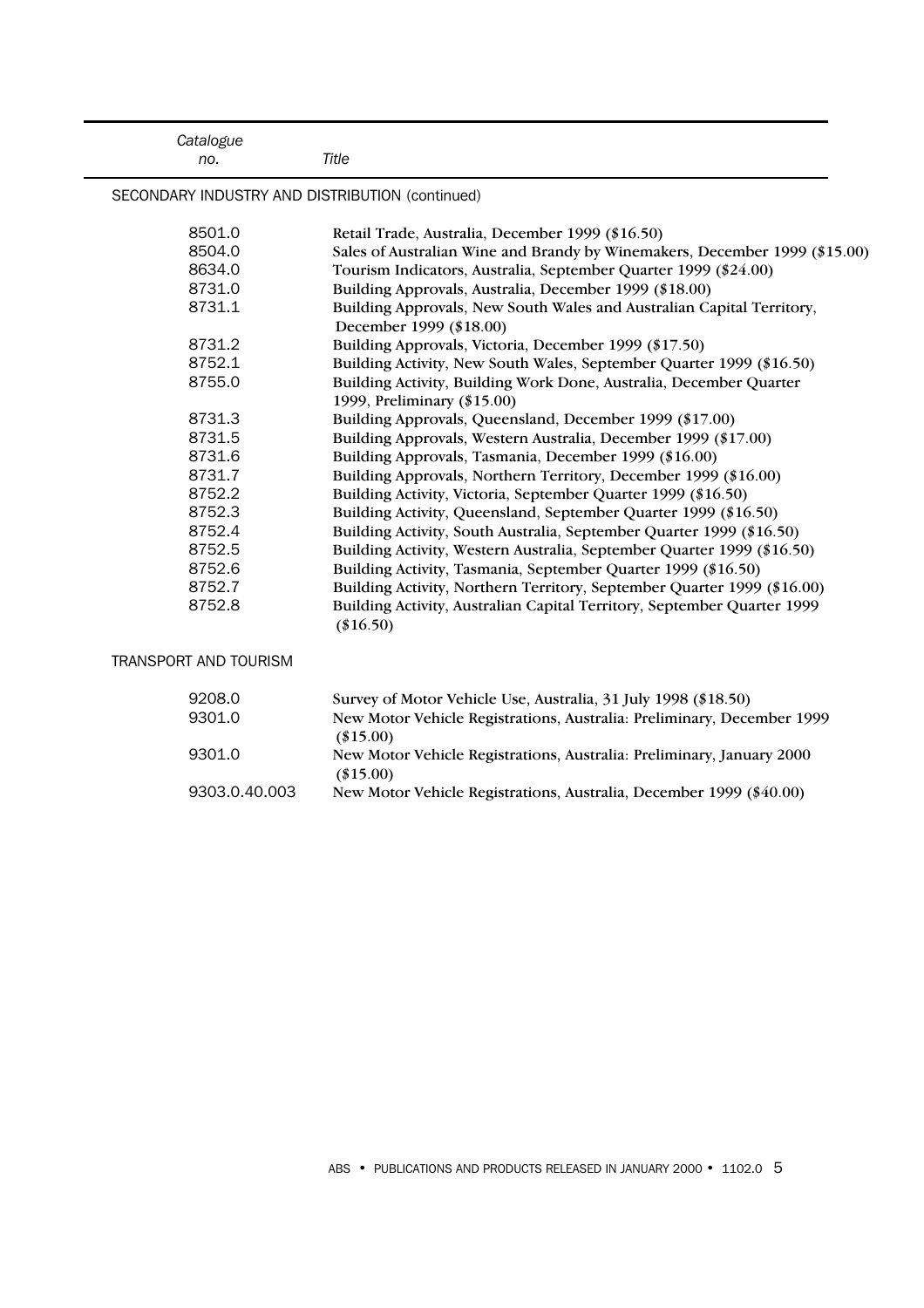#### NEW PUBLICATIONS RELEASED DURING FEBRUARY 2000

 *no. Title*

| 1261.0.30.001 | Historic Australian Standard Geographical Classification (ASGC) Digital Boundary Files,<br>Australia, 2000 (\$95.00). A CD-ROM product containing digital ASGC and pre-ASGC<br>boundaries, in Mapinfo interchange format, for 1981, 1986, 1991, 1992, 1993, 1994<br>and 1995. The 1981, 1986 and 1991 boundaries include Census Collection Districts<br>while boundaries for 1992 onwards are for Statistical Local Areas, Statistical Subdivisions,<br>Statistical Divisions and States/Territories only. |
|---------------|------------------------------------------------------------------------------------------------------------------------------------------------------------------------------------------------------------------------------------------------------------------------------------------------------------------------------------------------------------------------------------------------------------------------------------------------------------------------------------------------------------|
| 6293.0.00.002 | Occasional Paper: Labour Market Programs, Unemployment and Employment Hazards,<br>1997 (\$21.00)<br>Estimates the effectiveness of major labour market programs in assisting persons to make<br>a transition out of job search and into sustained employment.                                                                                                                                                                                                                                              |
| 6359.0        | Forms of Employment, Australia, August 1998 (\$20.00)<br>Presents information on the nature and extent of various forms of employment in the<br>Australian labour market. Information will be presented on identified sub-groups by<br>selected job characteristics, selected socio-economic characteristics and dependency<br>upon client or employer.                                                                                                                                                    |